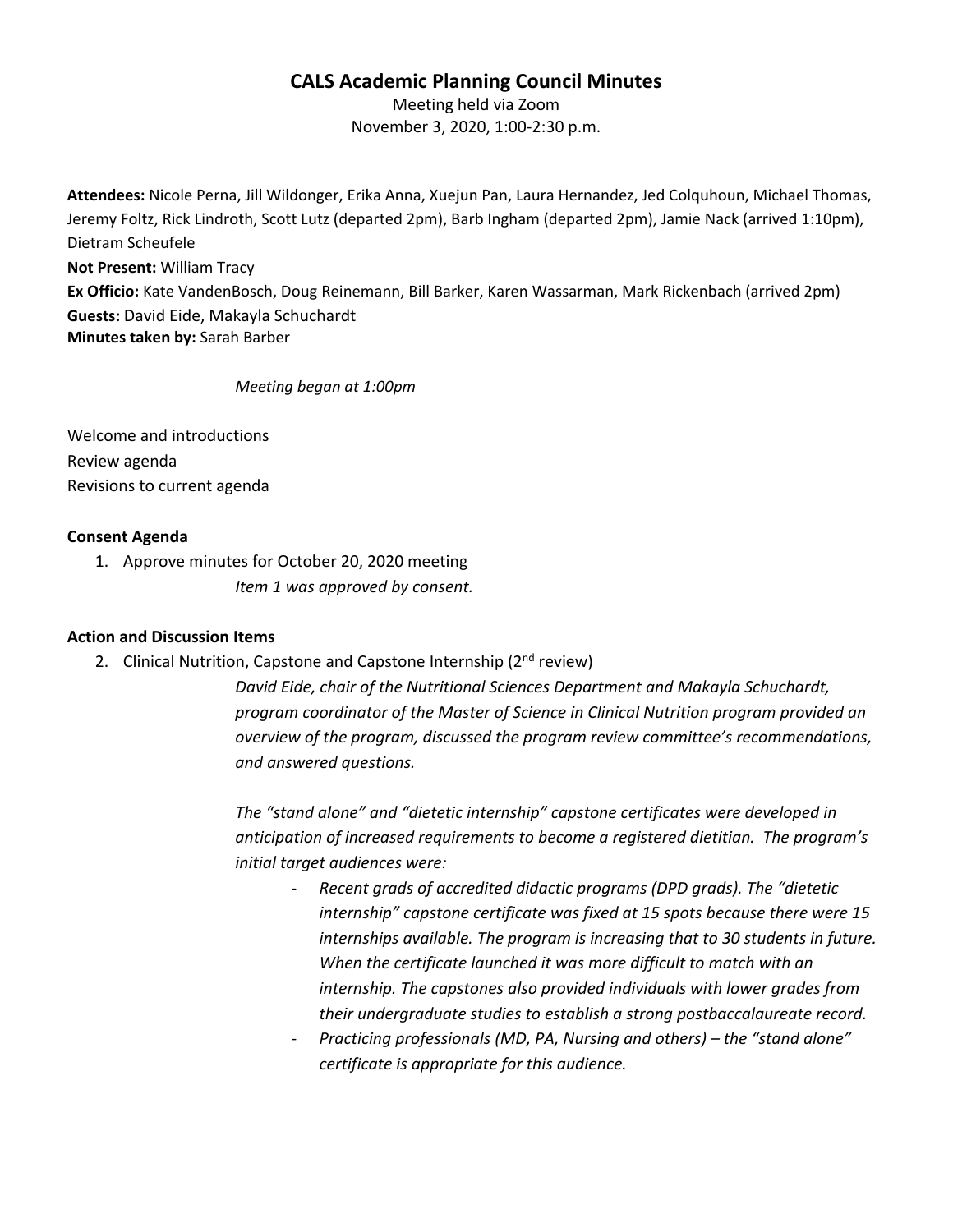*The program feels the quality and expertise of the courses and the internship are high. The capstones provided a solid foundation to launch the MS program. Graduates of the program meet the program outcomes.* 

*Enrollment has declined in the capstones, but the program is seeking to keep both because:* 

- *"Dietetic internship" - RDN's will need a master's degree, but they want to keep a pathway open as there are, and will be, students that still need the internship experience to become a RDN (the master's degree does not need to be in a particular discipline). Keeping this program open will also benefit the PhD Interdepartmental Graduate program in Nutritional Sciences (IGPNS).*
- *"Stand alone" - Will be for practicing healthcare professionals – for their professional development and career advancement. This will require more targeted marketing.*

*The program will work with the Division of Continuing Studies on marketing. The program also seeks to expand the capstone certificate curriculum by adding courses from the MS curriculum so students can customize the curriculum to meet their goals. The program also aims to enhance the programs through their Community of Practice, addressing feedback in alumni surveys, and making tuitions costs more clear on their website (\$800/cr).*

*The program is aiming for 5-10 capstone certificate completions per year.* 

*Comment: Student interviews conducted during the program process revealed that expectations were not clear for returning students who are not familiar with online learning. There were technology and curriculum frustrations expressed by these students. Answer: Program expectations of students is high and the program is rigorous.*

*Comment: The Provost's office expects 131 programs to enroll 50 students annually.* 

*Comment: Offer courses rather than an entire program to cater to professionals. Answer: We agree. In some cases, practitioners are seeking one or two courses. We have been asked to explore whether they could be offered as continuing education non-credit courses.* 

*Motion to accept the report and approve the review as complete: Wildonger/ Lindroth Approved: 13-0-0*

3. Development PhD and Development PhD Minor, program discontinuations

*Karen Wassarman, Associate Dean for Academic Affairs, presented proposals to discontinue these programs. The Development PhD program suspended admissions in Fall*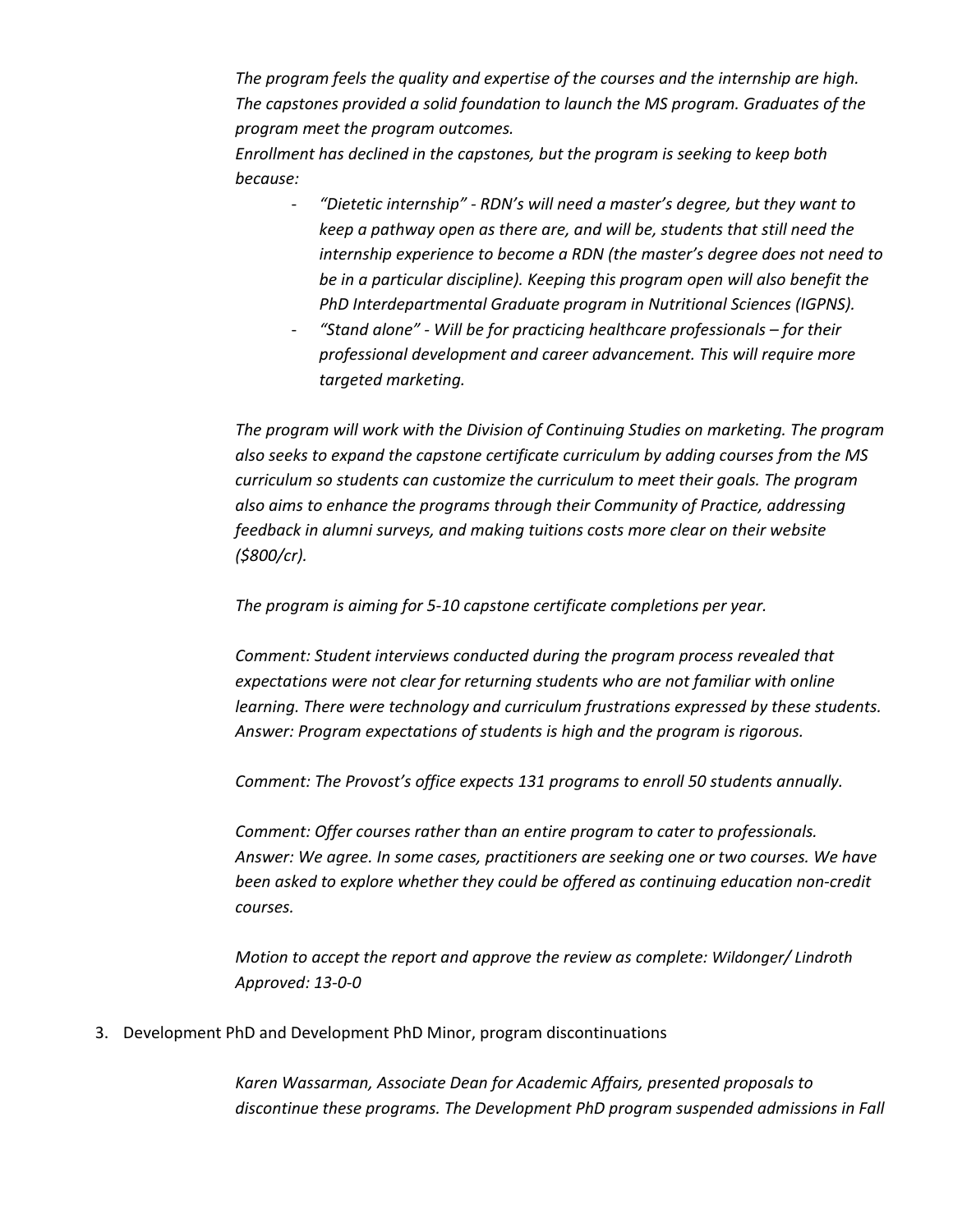*2018 as a response to its program review, and in light of its low producing status. There was no path forward to enroll more students and secure funding for those students.*

*The program's Executive Committee voted to discontinue the programs. There are currently five students enrolled and there is a teach-out plan for each of these students to complete their degrees. Summer 2025 is the final term that students can be enrolled and awarded the Development PhD. The PhD minor has no students and will be discontinued Summer 2021 to align with Guide updates.* 

*Q: Who were the CALS faculty that have been involved with this program? A: Jeremy Foltz as well as additional faculty in AAE and C&ES have had faculty participants*

*Q: Does the timing of 2025 provide the remaining students enough time to complete the program? Students have personal and COVID-related issues to contend with. This is a very unique time for data collection.*

*A: The last student is expected to graduate in Spring 2024 so one year and one summer have been added in case issues arise.* 

*Comment: If a student is not done by 2025 the Graduate School's special graduate committee is an alternative path to degree completion. A PhD from UW-Madison is most sought after for this audience. The name of the degree is less important to students..* 

*Motion to accept proposal: Scheufele/Foltz Approved: 13-0-0*

6. Teaching Load Policy  $(2^{nd}$  discussion)

*Mark Rickenbach, Senior Associate Dean, continued this discussion from earlier this fall.* 

*Q: Does the policy need an enrollment expectation to count? For example, for courses at the 300-level or below, X number of students need to be enrolled. Should this part of the college policy rather than a department decision?* 

*A: This has been a topic of discussion. It is a department decision. There could be a separate policy on when to cancel a course. The teaching load policy is based on credits, not CFI, which aligns with System. This policy asks departments to come up with a policy. Departments could be asked to identify the number of students required in courses.* 

*Q: What is a contact hour? The policy needs to standardize what that means. A: There are federal guidelines about a contact hour. That can be added.*

*Q: If you are in charge of a course, how many lectures you have to give? What if a postdoc delivers many of the lectures? A: Departments will need to create their own teaching load policies.*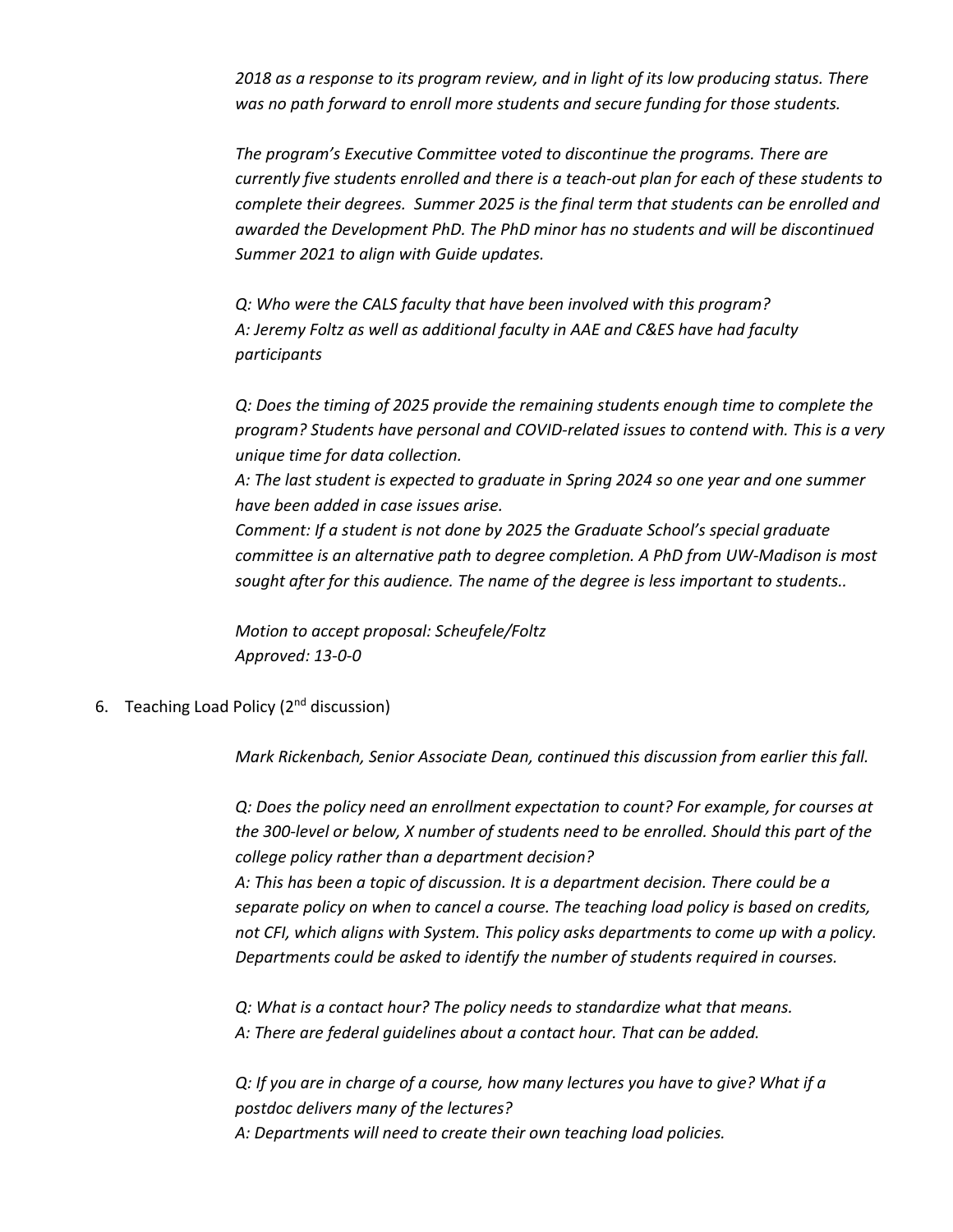*Comment: What problem are we fixing? A faculty or department problem? Comment: This is a guideline and departments need to draft their own specifics.*

*Q: When will the policy be rolled out? When will depts establish their own policy? A: There is no specific timeline right now. Roughly, by the end of the next calendar year, departments should have their policy.*

*Q: What is requirement for Extension appointments below 75%?*

*A: Teach one 3 credit course every other year, or equivalent.*

*Comment: This policy won't have much of an impact. There is too much flexibility with few requirements.* 

*Comment: What are the repercussions of not following the policy? Is there a stick? Comment: It is incumbent on department executive committees to take action. Importance of CFI is another teaching incentive at department level.*

*Comment: Compliance with policies and teaching load will be considered in post tenure review, tenure promotion, and award nominations.* 

*Comment: The importance of CFI is not translated to faculty in same way as to chairs and college administration. If more incentives are tied to CFI, then executive committees will review this.* 

*Comment: Teaching load is reviewed as part of the post tenure review process in AAE*

*Comment: At a department level, even with executive committee involvement, there are people who refuse, and won't change. There is disproportionate burden on some individuals.* 

*Comment: If an individual is refusing to follow the directive of the executive committee, that is another issue that a teaching load policy won't solve. There are other mechanisms to address that.*

*Motion to accept policy: Scheufele/Foltz Approved: 11-0-0*

#### **Informational Items and Announcements**

4. Summer Revenue Report

*Dean Kate provided an overview on Summer 2020 (FY 21) performance with a break down by department. Strategies that fueled growth for departments include:* 

*-Collaboration between departments on summer instruction (AAE/NUTR SCI 350: World Hunger and Malnutrition and Bacteriology and Food Science on a new food fermentation course)* 

*-Courses that meet breadth requirements*

*-Science courses for non-majors (ENTOM 201: Insects and Human Culture) -Offerings that attract students in the major and beyond*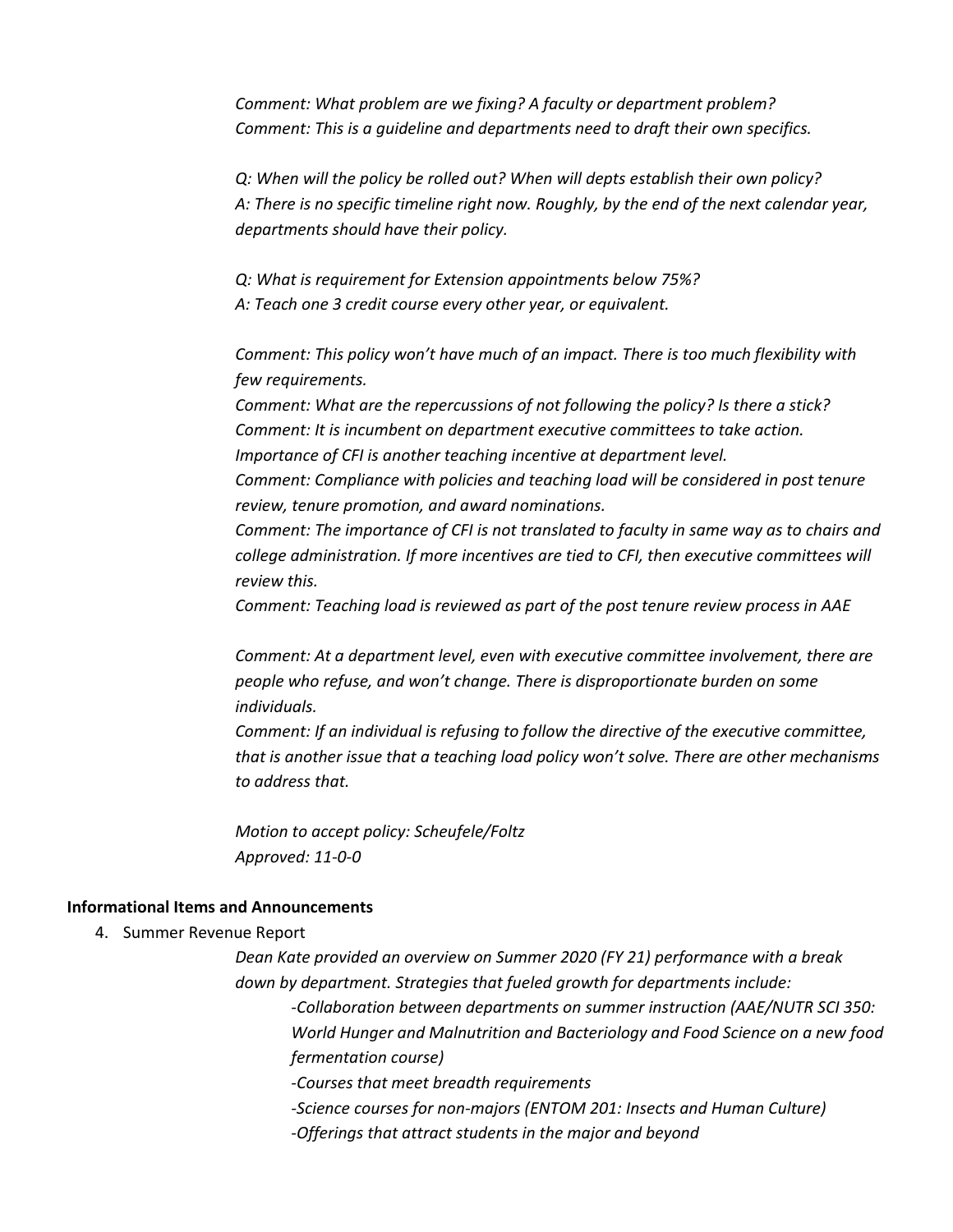*-High enrollment course required for a major*

*There are advantages to different online modalities – synchronous, asynchronous, and blended.* 

*Q: What ideas do you have for a department that is field-centric in the summer with instructors and the student audience preoccupied with other activities in the summer? A: Animal and Dairy Sciences leveraged the early 4-week summer session. The course had biological science breadth and L&S credit. It counts for majors too. It is at capacity in the academic year.*

*A: Courses required for a major or certificate are popular. Find courses that are oversubscribed in the fall and spring.* 

*A: One thing that didn't work was a two-credit technical course that is not a requirement. In fall and spring, enrollment is 20-30 students as they can easily add it when in the tuition plateau. In the summer, undergrads pay per credit until they reach 6 credits (6-9 credits is undergrad summer plateau) and many students don't take this load in summer. A: Courses with social science breath or courses fulfilling the CALS International Studies requirement have strong enrollment.* 

*A: Summer is an opportunity for graduate student to get experience with online teaching after they have served as TA for a year. That mode increased department profits. A: Courses without LAS or breadth credit are harder to garner enrollment.*

#### 5. Planning for spring instruction

*Karen Wassarman, Associate Dean for Academic Affairs, provided an update on Spring 2021 instruction.* 

*It was officially announced last week that spring instruction will be a hybrid modality, like fall. In-person courses will follow the same protocols – there will be increased testing and cleaning protocols will continue. There is no evidence of spread in courses this fall.* 

*Planning the spring schedule is underway. Departments must submit their courses for spring to the Registrar's Office by Friday, November 20. The schedule will be published for students in early December. Most undergraduate enrollment will occur in January, but seniors will be able to begin enrolling in the week of December 21.*

*An undergraduate survey is being conducted by campus. The survey is still open, but three quarters of students are seeking some in person activity. Students have provided a mixed response on their desire for synchronous vs asynchronous instruction.* 

*Comment: Freshmen need more engagement and synchronous might be better for this audience. It is important to know your audience to address their needs.*